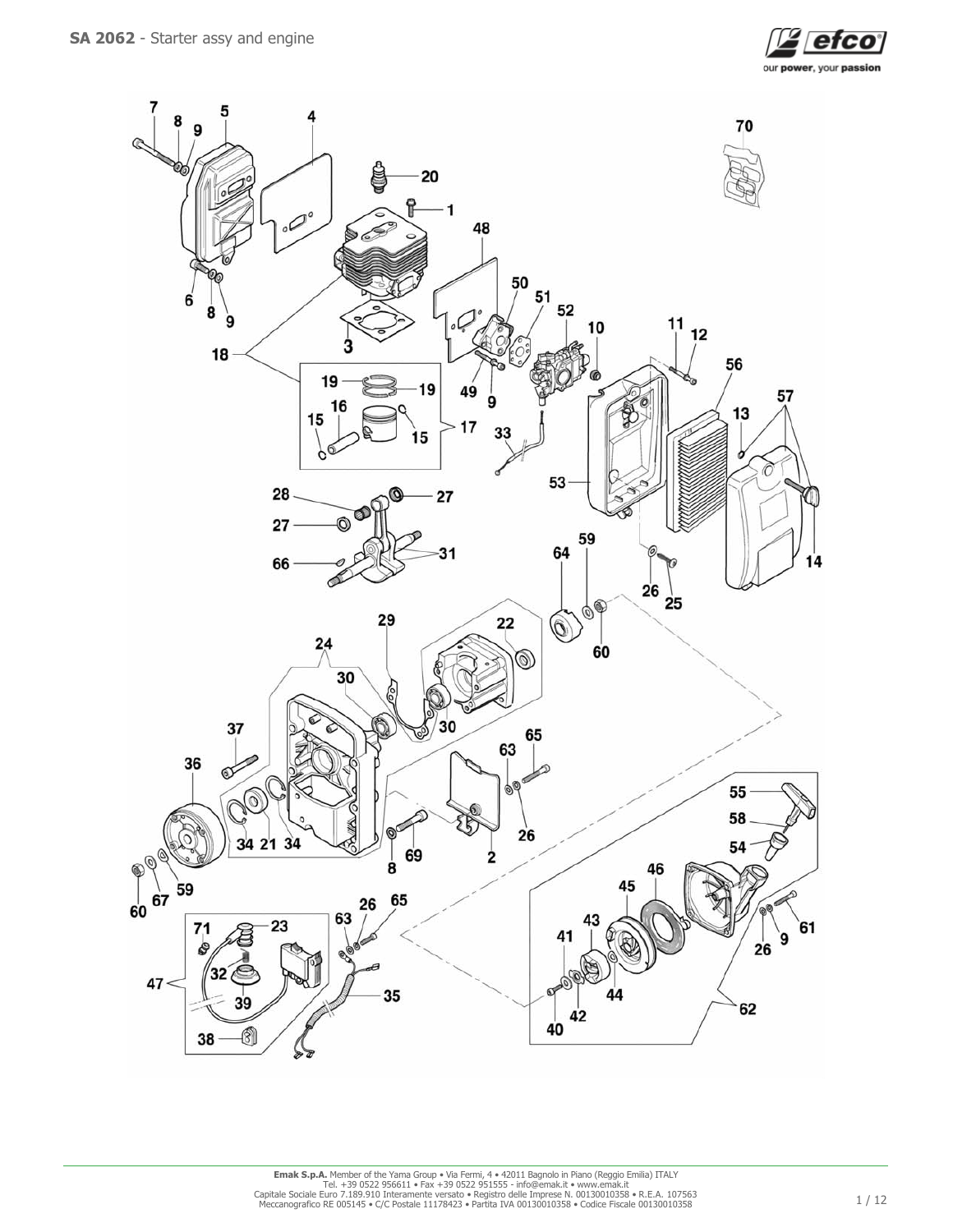

| Ref.Nu Qty     |                | Part number | Description         | Validity from | Validity till | <b>Notes</b> | <b>Bulletin</b> |
|----------------|----------------|-------------|---------------------|---------------|---------------|--------------|-----------------|
| $\mathbf{1}$   | 6              | 56520107    | Screw               |               |               |              |                 |
| 2              | $\mathbf{1}$   | 56520009    | Cover               |               |               |              |                 |
| 3              | $1\,$          | 56520097    | Gasket              |               |               |              |                 |
| $\overline{4}$ | $\mathbf{1}$   | 56520010R   | Gasket              |               |               |              |                 |
| 5              | $\mathbf{1}$   | 56520011AR  | Muffler             |               |               |              |                 |
|                |                |             |                     |               |               |              |                 |
| 6              | $\mathbf{1}$   | 3801020     | Screw               |               |               |              |                 |
| $\overline{7}$ | $\overline{2}$ | 3801059     | Screw               |               |               |              |                 |
| 8              | $\overline{7}$ | 3819009     | Washer              |               |               |              |                 |
| $\mathsf 9$    | 13             | 3916006     | Washer              |               |               |              |                 |
| 10             | $\mathbf{1}$   | 61120022    | Gasket              |               |               |              |                 |
| 11             | $\overline{2}$ | 3801030     | Screw               |               |               |              |                 |
| 12             | $\overline{2}$ | 3833073     | Washer              |               |               |              |                 |
| 13             | $\mathbf{1}$   | 3049005     | O-ring              |               |               |              |                 |
| 14             | $\mathbf{1}$   | 56520031A   | Knob                |               |               |              |                 |
| 15             | $\overline{2}$ | 56520102    | Ring                |               |               |              |                 |
| 16             | $\mathbf{1}$   | 56520098    | Piston pin          |               |               |              |                 |
|                |                |             |                     |               |               |              |                 |
| 17             | $\mathbf{1}$   | 56522023    | Piston assy Ø47.5   |               |               |              |                 |
| 18             | $\mathbf{1}$   | 56522024    | Cylinder assy Ø47.5 |               |               |              |                 |
| 19             | $\overline{2}$ | 56520095R   | Piston ring Ø47.5   |               |               |              |                 |
| 20             | $\mathbf{1}$   | 3055114     | Spark plug          |               |               |              |                 |
| 21             | $\mathbf{1}$   | 56520132    | Seal ring           |               |               |              |                 |
| 22             | $\mathbf{1}$   | 56520105    | Seal ring           |               |               |              |                 |
| 23             | $\mathbf{1}$   | 094600097A  | Spark plug cap      |               |               |              |                 |
| 24             | $\mathbf{1}$   | 56520129R   | Crankcase           |               |               |              |                 |
| 25             | $\mathbf{1}$   | 3960091AR   | Screw               |               |               |              |                 |
| 26             | 8              | 3918005     | Washer              |               |               |              |                 |
| 27             | $\overline{2}$ | 56520100    | Spacer              |               |               |              |                 |
|                |                |             |                     |               |               |              |                 |
| 28             | $\mathbf{1}$   | 56520101    | Bearing             |               |               |              |                 |
| 29             | $\mathbf{1}$   | 56520096    | Gasket              |               |               |              |                 |
| 30             | 3              | 3034012R    | Bearing             |               |               |              |                 |
| 31             | $\mathbf{1}$   | 56520099    | Crankshaft          |               |               |              |                 |
| 32             | $\mathbf{1}$   | 094600169A  | Spring              |               |               |              |                 |
| 33             | $\mathbf{1}$   | 56520067A   | Throttle cable      |               |               |              |                 |
| 34             | $\overline{2}$ | 3025025     | Ring                |               |               |              |                 |
| 35             | $\mathbf{1}$   | 56520063    | Cable               |               |               |              |                 |
| 36             | $\mathbf{1}$   | 56520004    | Flywheel            |               |               |              |                 |
| 37             | $\overline{4}$ | 3860096     | Screw               |               |               |              |                 |
|                | $\mathbf{1}$   | 56520122    | Grommet             |               |               |              |                 |
| 38             |                |             |                     |               |               |              |                 |
| 39             | $\mathbf{1}$   | 56520033    | Cap                 |               |               |              |                 |
| 40             | $\mathbf{1}$   | 3801010R    | Screw               |               |               |              |                 |
| 41             | $\mathbf{1}$   | 3918020     | Washer              |               |               |              |                 |
| 42             | 1              | 56520040A   | Plate               |               |               |              |                 |
| 43             | $\mathbf{1}$   | 56520039A   | Shaft joint         |               |               |              |                 |
| 44             | $\mathbf{1}$   | 3027005R    | Ring                |               |               |              |                 |
| 45             | $\mathbf{1}$   | 56520038AR  | Starter pulley      |               |               |              |                 |
| 46             | $\mathbf{1}$   | 004000132R  | Spring              |               |               |              |                 |
| 47             | 1              | 56520124A   | Ignition coil       |               |               |              |                 |
| 48             | 1              | 56520021    | Gasket              |               |               |              |                 |
| 49             | $\overline{2}$ | 3801017R    | Screw               |               |               |              |                 |
| 50             | 1              | 56520022A   | Insulator           |               |               |              |                 |
| 51             | $\mathbf{1}$   |             |                     |               |               |              |                 |
|                |                | 56520023A   | Gasket              |               |               |              |                 |
| 52             | $\mathbf{1}$   | 2318495R    | Carburetor WYK-176A |               |               |              |                 |
| 53             | $\mathbf{1}$   | 56522003AR  | Support             |               |               |              |                 |
| 54             | 1              | 56520066    | <b>Bushing</b>      |               |               |              |                 |
| 55             | $\mathbf{1}$   | 097000064A  | Handle              |               |               |              |                 |
| 56             | $\mathbf{1}$   | 56520025R   | Air filter          |               |               |              |                 |
| 57             | $\mathbf{1}$   | 56522004    | Filter cover        |               |               |              |                 |
| 58             | $\mathbf{1}$   | 4098073R    | Starter rope        |               |               |              |                 |
| 59             | $\overline{2}$ | 005000343   | Washer              |               |               |              |                 |
| 60             | $\mathbf{1}$   | 3912011     | Nut                 |               |               |              |                 |
| 61             | $\overline{4}$ | 3801013R    | Screw               |               |               |              |                 |
|                |                |             |                     |               |               |              |                 |
| 62             | 1              | 56520008AR  | Starter assy        |               |               |              |                 |
| 63             | 3              | 3916004     | Washer              |               |               |              |                 |
| 64             | $\mathbf{1}$   | 56520007    | Starter driver      |               |               |              |                 |
| 65             | $\mathbf{1}$   | 3801003     | Screw               |               |               |              |                 |
| 66             | $\mathbf{1}$   | 3028013R    | Key                 |               |               |              |                 |
| 67             | $\mathbf{1}$   | 3916010     | Washer              |               |               |              |                 |
| 69             | 6              | 3801028     | Screw               |               |               |              |                 |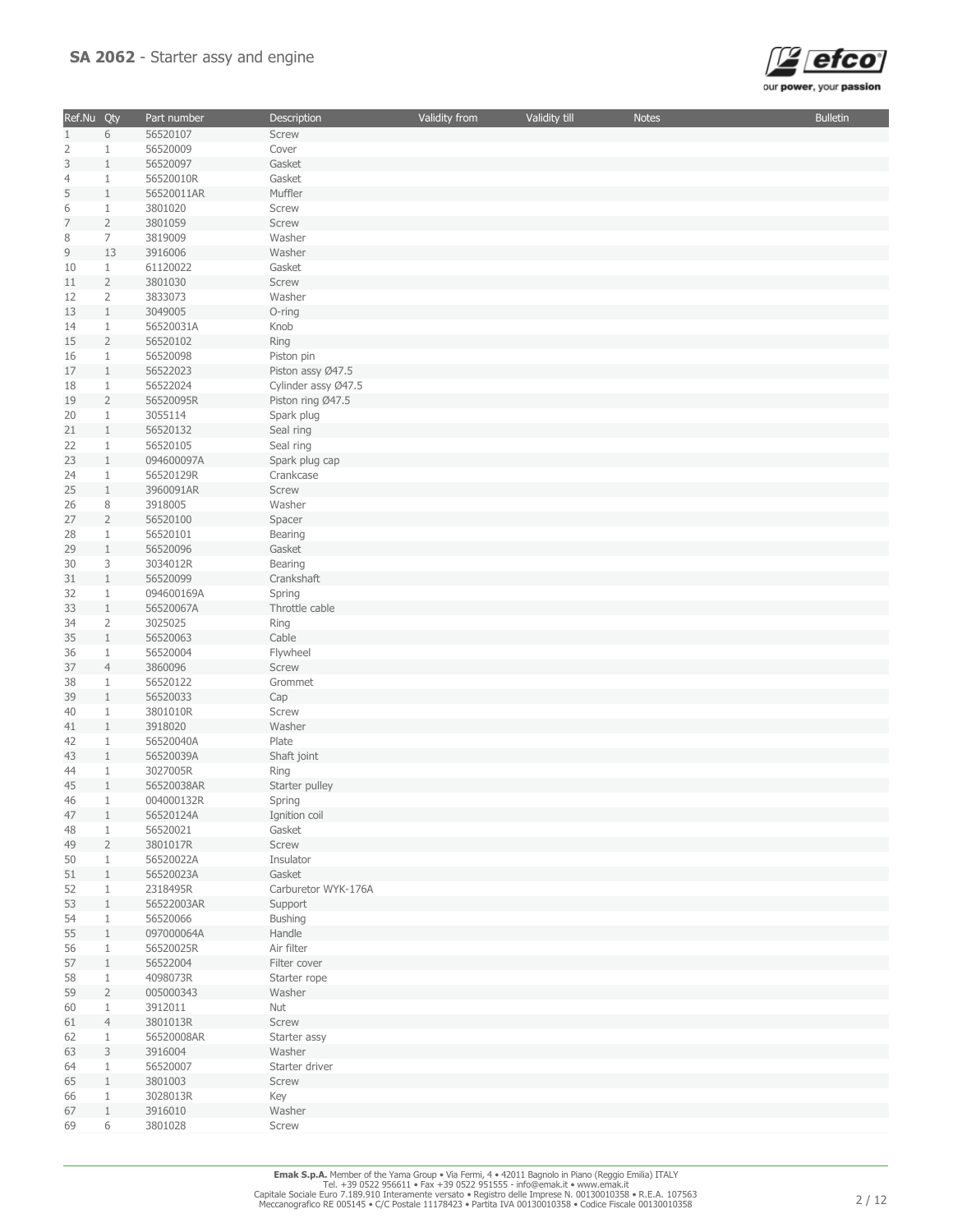| Ref.Nu Oty | Part number | <b>Description</b> | Validity from | Validity till | <b>Notes</b> | <b>Bulletin</b> |
|------------|-------------|--------------------|---------------|---------------|--------------|-----------------|
| 70         | 56522025    | Labels kit         |               |               |              |                 |
| 71         | 4161211     | <b>Bush</b>        |               |               |              |                 |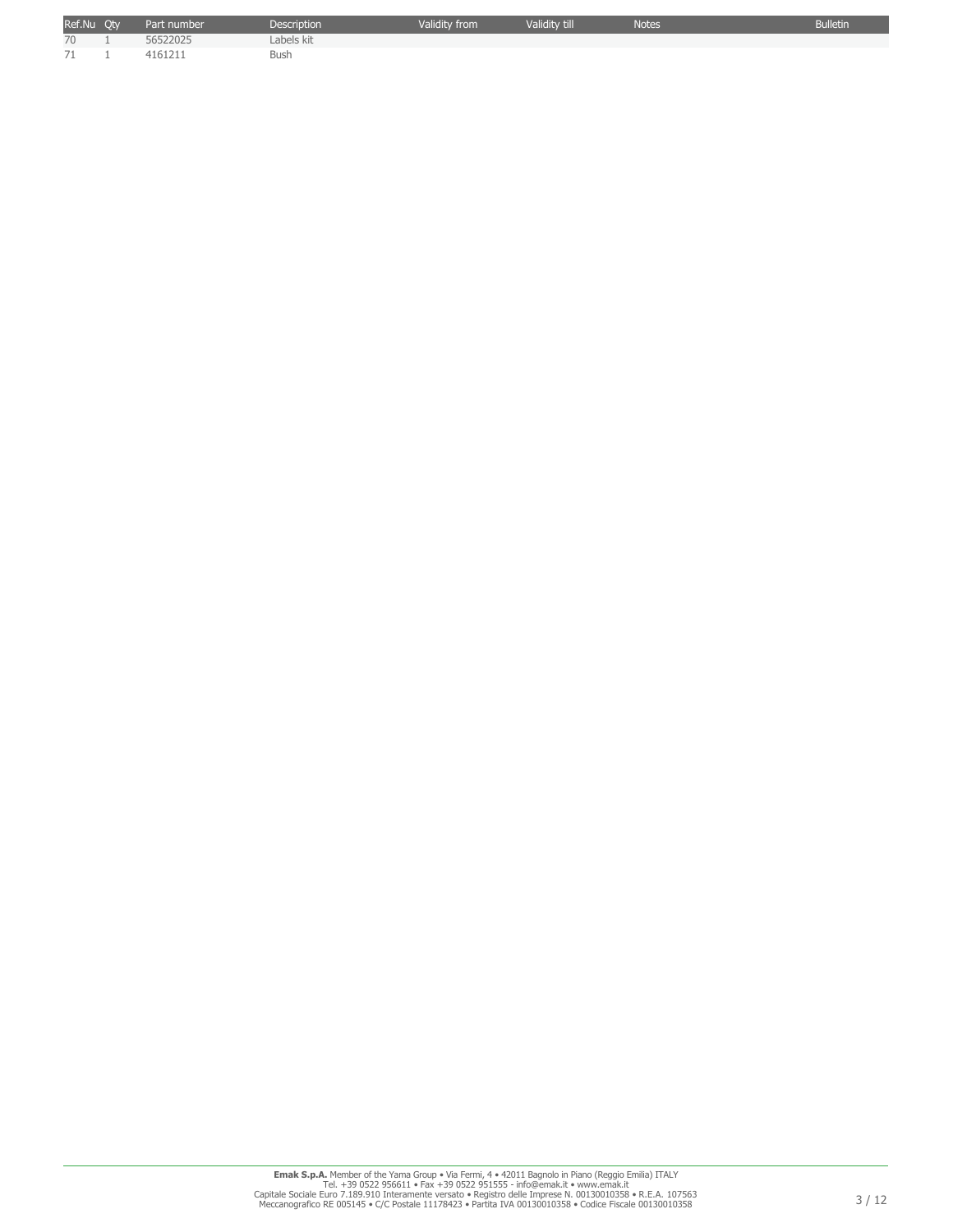

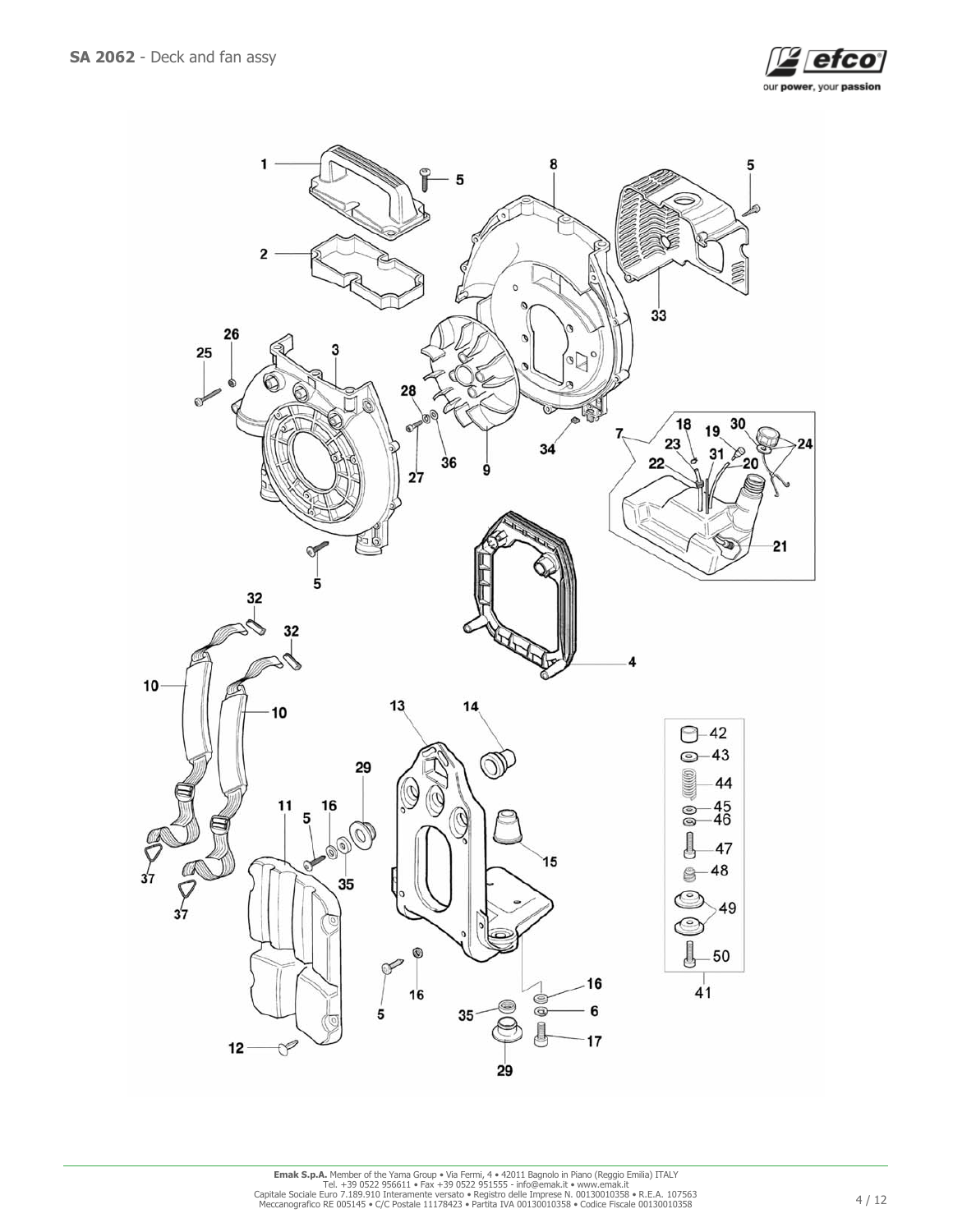

| Ref.Nu Qty     |                | Part number | Description                 | Validity from | Validity till | <b>Notes</b> | <b>Bulletin</b>   |
|----------------|----------------|-------------|-----------------------------|---------------|---------------|--------------|-------------------|
| $\mathbf{1}$   | $\mathbf{1}$   | 56520035A   | Cover                       |               |               |              |                   |
| 2              | $1\,$          | 56520034    | Plate                       |               |               |              |                   |
| 3              | $\mathbf{1}$   | 56520001B   | Half volute                 |               |               |              |                   |
| $\overline{4}$ | $\mathbf{1}$   | 56520112    | Guard                       |               |               |              |                   |
| 5              | 18             | 3960091AR   | Screw                       |               |               |              |                   |
| 6              | $\overline{2}$ | 3819006     | Washer                      |               |               |              |                   |
| $\overline{7}$ | $\mathbf{1}$   | 56520048DR  | Tank                        |               |               |              |                   |
| 8              | $1\,$          | 56520117A   | Half volute                 |               |               |              |                   |
| 9              | $\mathbf{1}$   | 56520003    | Impeller                    |               |               |              |                   |
| 10             | $\overline{2}$ | 56520086A   | Harness                     |               |               |              |                   |
| 11             | $\mathbf{1}$   | 56520075A   | Padding                     |               |               |              |                   |
| 12             | $\overline{4}$ | 3055054     | Clip                        |               |               |              |                   |
| 13             | $\mathbf{1}$   | 56520111    | Frame                       |               |               |              |                   |
| 14             | $\mathbf{1}$   | 56520070    | Support                     |               |               |              |                   |
| 15             | $\overline{2}$ | 56520041    | Support                     |               |               |              |                   |
| 16             | $\overline{2}$ | 3918005     | Washer                      |               |               |              |                   |
| 17             | $\overline{2}$ | 3801011     | Screw                       |               |               |              |                   |
| 18             | $\mathbf{1}$   | 4098377     | Band                        |               |               |              |                   |
| 19             | $\mathbf{1}$   | 61070011A   | Breather valve              |               |               |              |                   |
| 20             | $\mathbf{1}$   | 56520051    | Tube                        |               |               |              |                   |
| 21             | $\mathbf{1}$   | 50010218R   | Fuel filter                 |               |               |              |                   |
| 22             | $\mathbf{1}$   | 4161211     | Bush                        |               |               |              |                   |
| 23             | $\mathbf{1}$   | 56520049    | Tube                        |               |               |              |                   |
| 24             | $\mathbf{1}$   | 61070079R   | Tank cap                    |               |               |              |                   |
| 25             | $\overline{2}$ | 3901064     | Screw                       |               |               |              |                   |
| 26             | $\overline{2}$ | 3914003     | Nut                         |               |               |              |                   |
| 27             | $\overline{4}$ | 3801026     | Screw                       |               |               |              |                   |
| 28             | $\overline{4}$ | 3819009     | Washer                      |               |               |              |                   |
| 29             | 3              | 56520042    | Cover                       |               |               |              |                   |
| 30             | $\mathbf{1}$   | 61070006    | Gasket                      |               |               |              |                   |
| 31             | $\mathbf{1}$   | 56520050    | Tube                        |               |               |              |                   |
| 32             | $\overline{2}$ | 365200150A  | Plastic pin                 |               |               |              |                   |
| 33             | $\mathbf{1}$   | 56520119    | Guard                       |               |               |              |                   |
| 34             | $1\,$          | 3980015     | Nut                         |               |               |              |                   |
| 35             | 3              | 56520043    | Flange                      |               |               |              |                   |
| 36             | $\overline{4}$ | 3916006     | Washer                      |               |               |              |                   |
| 37             | $\overline{2}$ | 3065010A    | Hook                        |               |               |              |                   |
| 41             | $\mathbf{1}$   | 56020136    | Anti-vibration springs assy |               |               |              | BT6-066-<br>07/09 |
| 42             | 1              | 56020134    | <b>Bushing</b>              |               |               |              | BT6-066-<br>07/09 |
| 43             | $\mathbf{1}$   | 3918005     | Washer                      |               |               |              | BT6-066-<br>07/09 |
| 44             | 1              | 50070024    | Spring                      |               |               |              | BT6-066-<br>07/09 |
| 45             | $\mathbf{1}$   | 3918010R    | Washer                      |               |               |              | BT6-066-<br>07/09 |
| 46             | $\mathbf{1}$   | 3833073     | Washer                      |               |               |              | BT6-066-<br>07/09 |
| 47             | $\mathbf{1}$   | 3801016     | Screw                       |               |               |              | BT6-066-<br>07/09 |
| 48             | $\mathbf{1}$   | 50070049    | Support                     |               |               |              | BT6-066-<br>07/09 |
| 49             | $\mathbf{1}$   | 56020135    | Flange                      |               |               |              | BT6-066-<br>07/09 |
| 50             | $\mathbf{1}$   | 3960112     | Screw                       |               |               |              | BT6-066-<br>07/09 |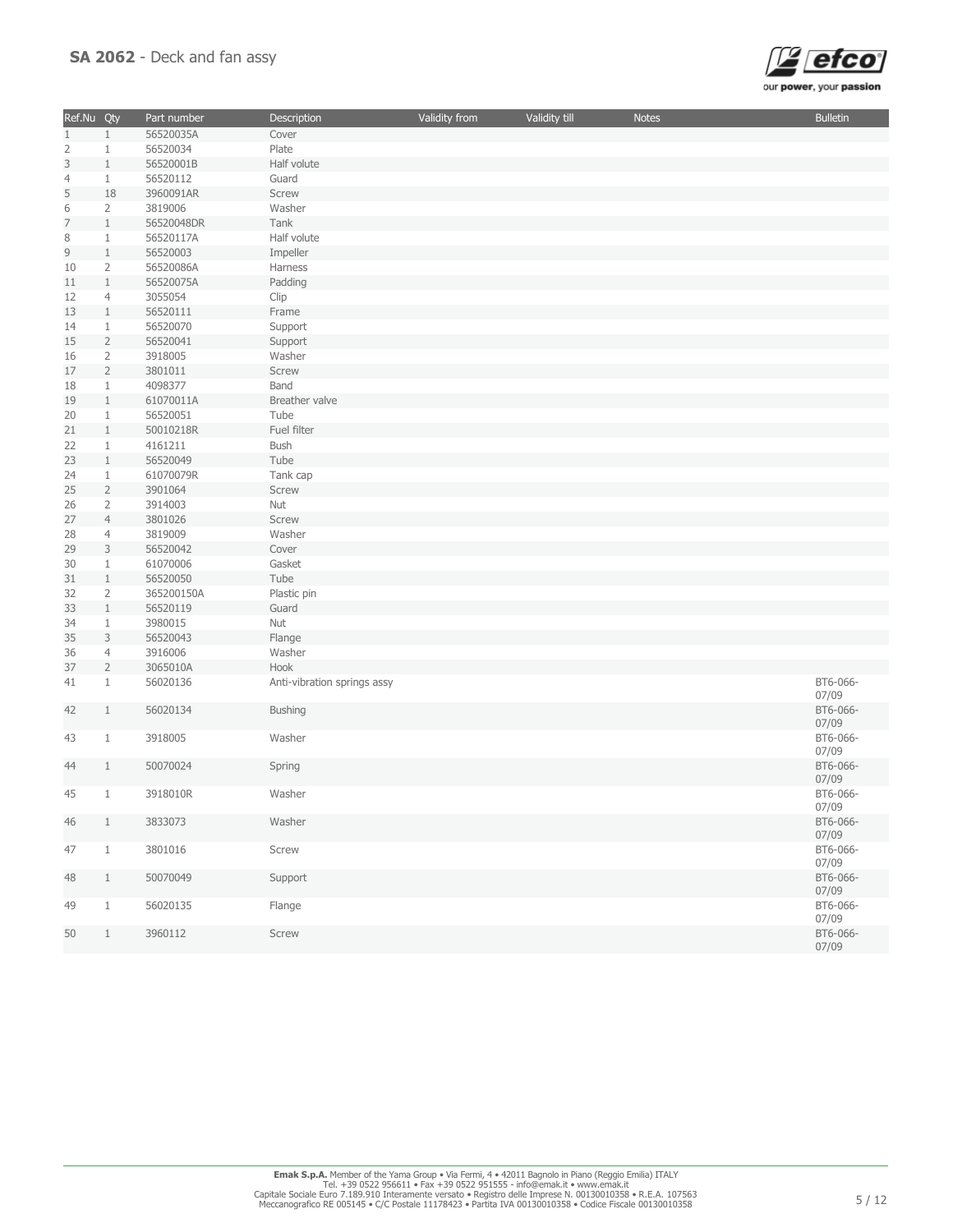

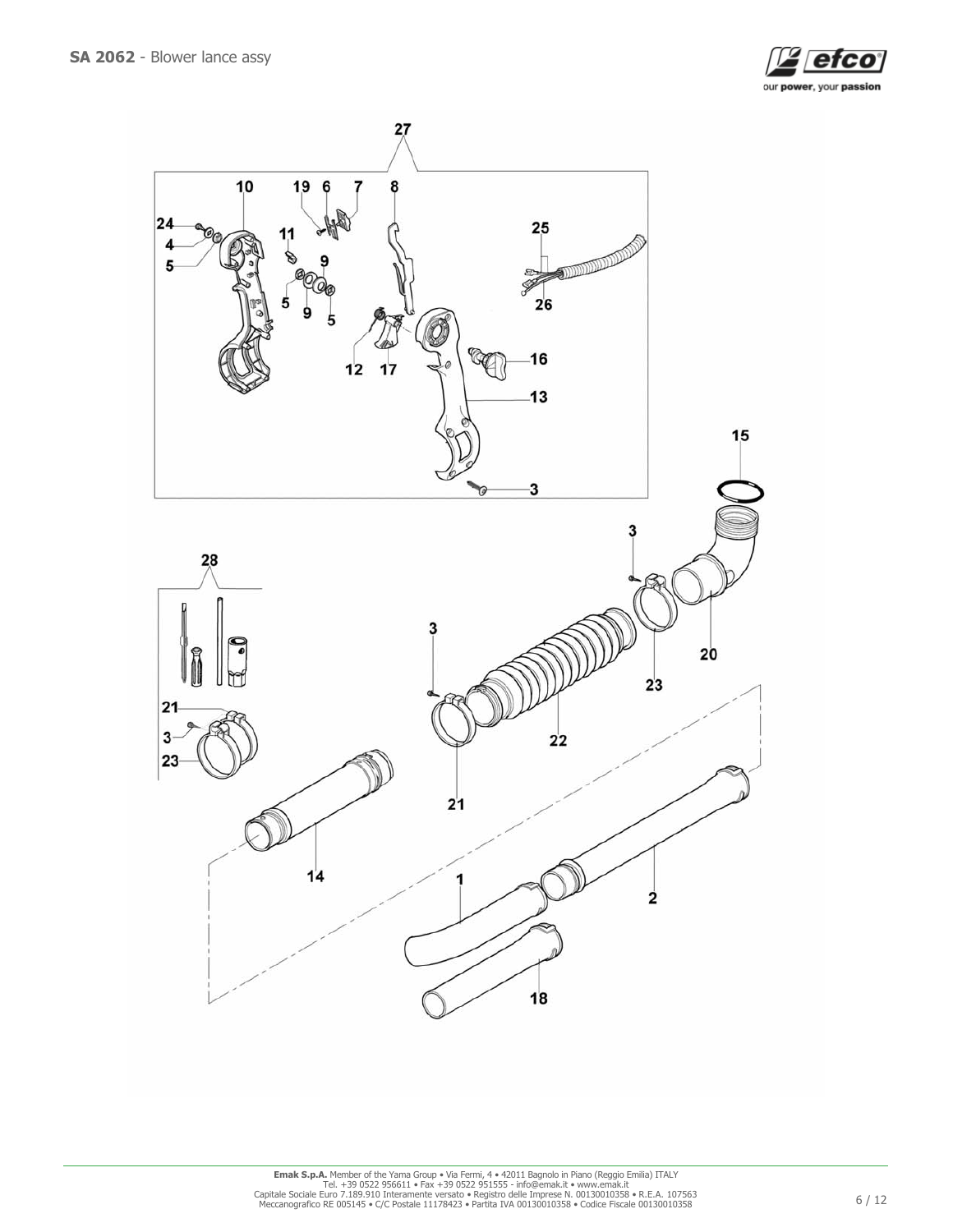

| Ref.Nu         | Qty            | Part number | <b>Description</b> | Validity from | Validity till | <b>Notes</b> | <b>Bulletin</b> |
|----------------|----------------|-------------|--------------------|---------------|---------------|--------------|-----------------|
| 1              |                | 56520058    | Tube               |               |               |              |                 |
| $\overline{2}$ | 1              | 56520080BR  | Tube               |               |               |              |                 |
| 3              | 9              | 3960067AR   | Screw              |               |               |              |                 |
| $\overline{4}$ | 1              | 56520068    | Washer             |               |               |              |                 |
| 5              | 3              | 56520065    | Flange             |               |               |              |                 |
| 6              | $\mathbf{1}$   | 61040053    | Plate              |               |               |              |                 |
| $\overline{7}$ | 1              | 61040051    | Slide control      |               |               |              |                 |
| 8              | $\mathbf{1}$   | 56520062    | Lever              |               |               |              |                 |
| 9              | $\overline{2}$ | 3057007     | Spring             |               |               |              |                 |
| 10             | $\mathbf{1}$   | 56520059D   | Half grip          |               |               |              |                 |
| 11             | $\overline{2}$ | 61040054    | Plate              |               |               |              |                 |
| 12             | $\mathbf{1}$   | 56520081    | Spring             |               |               |              |                 |
| 13             | 1              | 56520060B   | Half grip          |               |               |              |                 |
| 14             | $\mathbf{1}$   | 56520056A   | Tube               |               |               |              |                 |
| 15             | $\mathbf{1}$   | 3049031     | Ring               |               |               |              |                 |
| 16             | $\mathbf{1}$   | 56520064    | Limiter            |               |               |              |                 |
| 17             | 1              | 56520061    | Throttle lever     |               |               |              |                 |
| 18             | $\mathbf{1}$   | 56520110BR  | Tube               |               |               |              |                 |
| 19             | $\mathbf{1}$   | 3960061AR   | Screw              |               |               |              |                 |
| 20             | $\mathbf{1}$   | 56520047B   | Elbow              |               |               |              |                 |
| 21             | 1              | 56520057    | Band               |               |               |              |                 |
| 22             | $\mathbf{1}$   | 56520052A   | Tube               |               |               |              |                 |
| 23             | 1              | 56520053    | Band               |               |               |              |                 |
| 24             | $\mathbf{1}$   | 3960091AR   | Screw              |               |               |              |                 |
| 25             | 1              | 56520063    | Cable              |               |               |              |                 |
| 26             | $\mathbf{1}$   | 56520067A   | Throttle cable     |               |               |              |                 |
| 27             |                | 56522009D   | Compl. handle      |               |               |              |                 |
| 28             | $\mathbf{1}$   | 56522022    | Tool kit           |               |               |              |                 |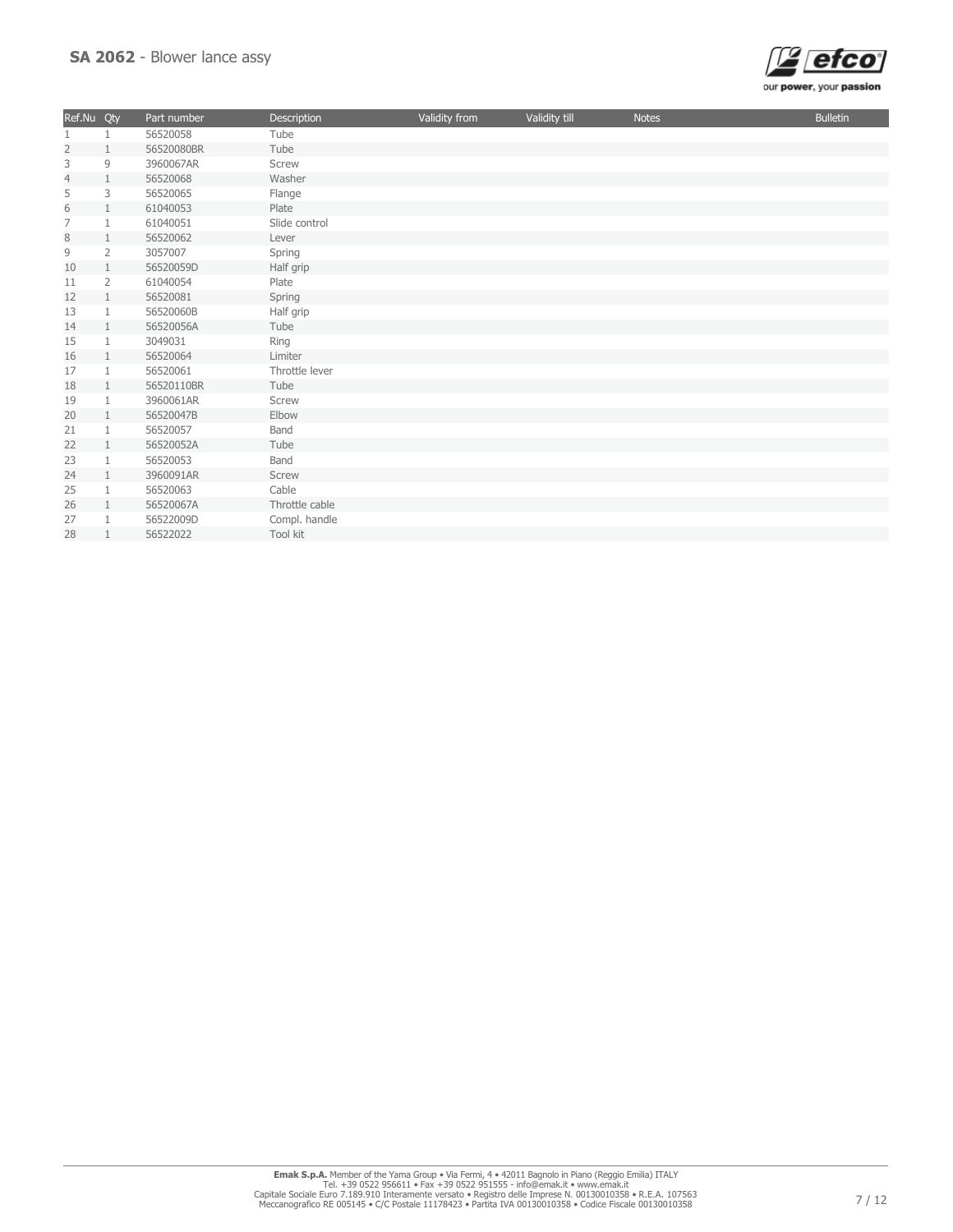

mod. WYK-176A

compl. p.n. 2318495R

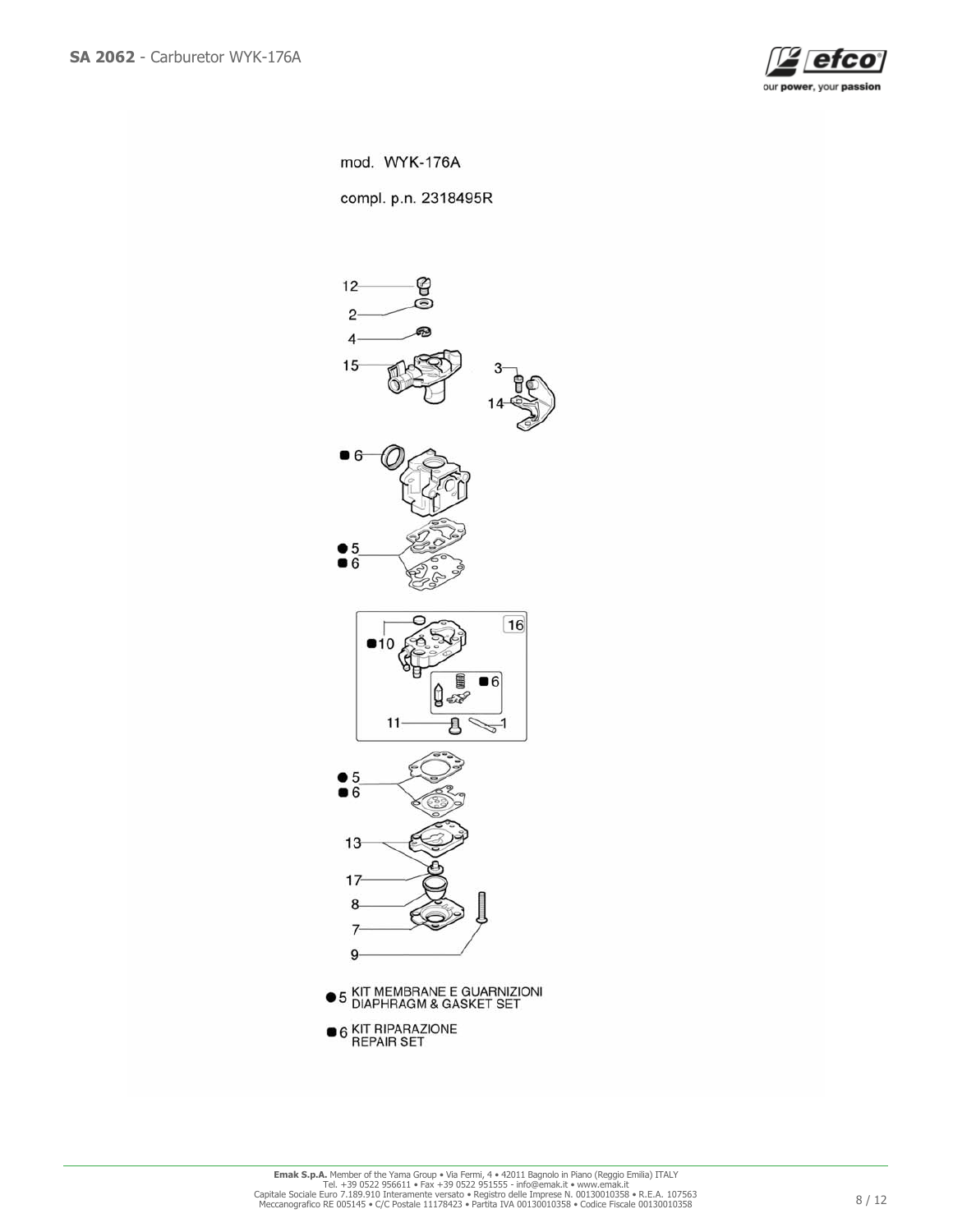## SA 2062 - Carburetor WYK-176A



| Ref.Nu Qty     |                | Part number | Description    | Validity from | Validity till | <b>Notes</b> | <b>Bulletin</b> |
|----------------|----------------|-------------|----------------|---------------|---------------|--------------|-----------------|
|                |                | 003300201   | Spindle        |               |               |              |                 |
| $\overline{2}$ |                | 2318703     | Washer         |               |               |              |                 |
| 3              | 2              | 2318580     | Screw          |               |               |              |                 |
| $\overline{4}$ |                | 2318189     | Ring           |               |               |              |                 |
| 5              |                | 2318590     | Gasket set     |               |               |              |                 |
| 6              |                | 2318591     | Repair kit     |               |               |              |                 |
| 7              |                | 2318571     | Cover          |               |               |              |                 |
| $\,8\,$        |                | 2318572     | Primer pump    |               |               |              |                 |
| 9              | $\overline{4}$ | 2318585     | Screw          |               |               |              |                 |
| 10             |                | 003300204   | Fuel filter    |               |               |              |                 |
| 11             |                | 2318569     | Screw          |               |               |              |                 |
| 12             |                | 2318577     | Adjuster screw |               |               |              |                 |
| 13             |                | 2318969     | Pump body      |               |               |              |                 |
| 14             |                | 2318993     | Snap ring      |               |               |              |                 |
| 15             |                | 2318493     | Valve          |               |               |              |                 |
| 16             |                | 2318491     | Pump body      |               |               |              |                 |
| 17             |                | 2318592     | Valve          |               |               |              |                 |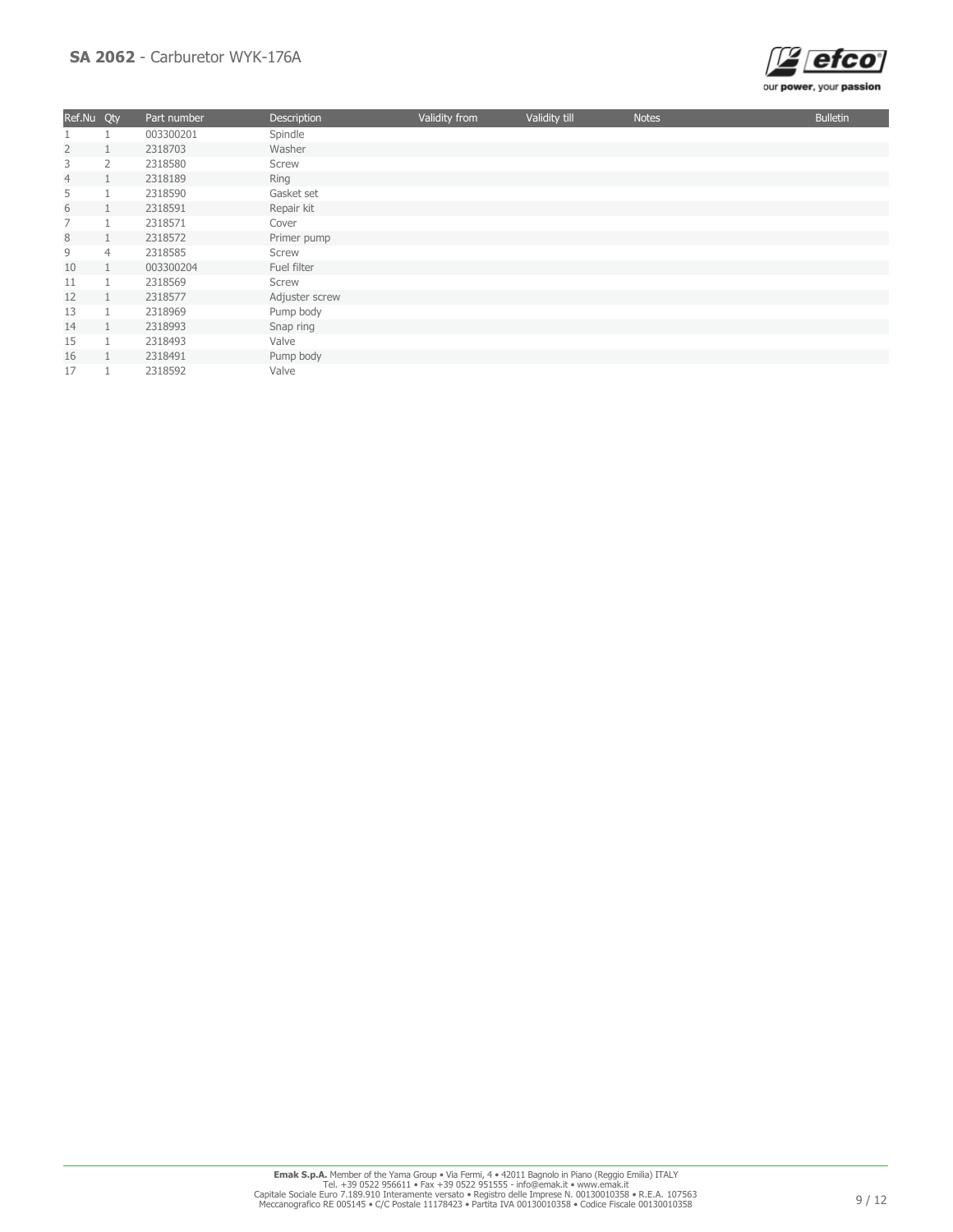